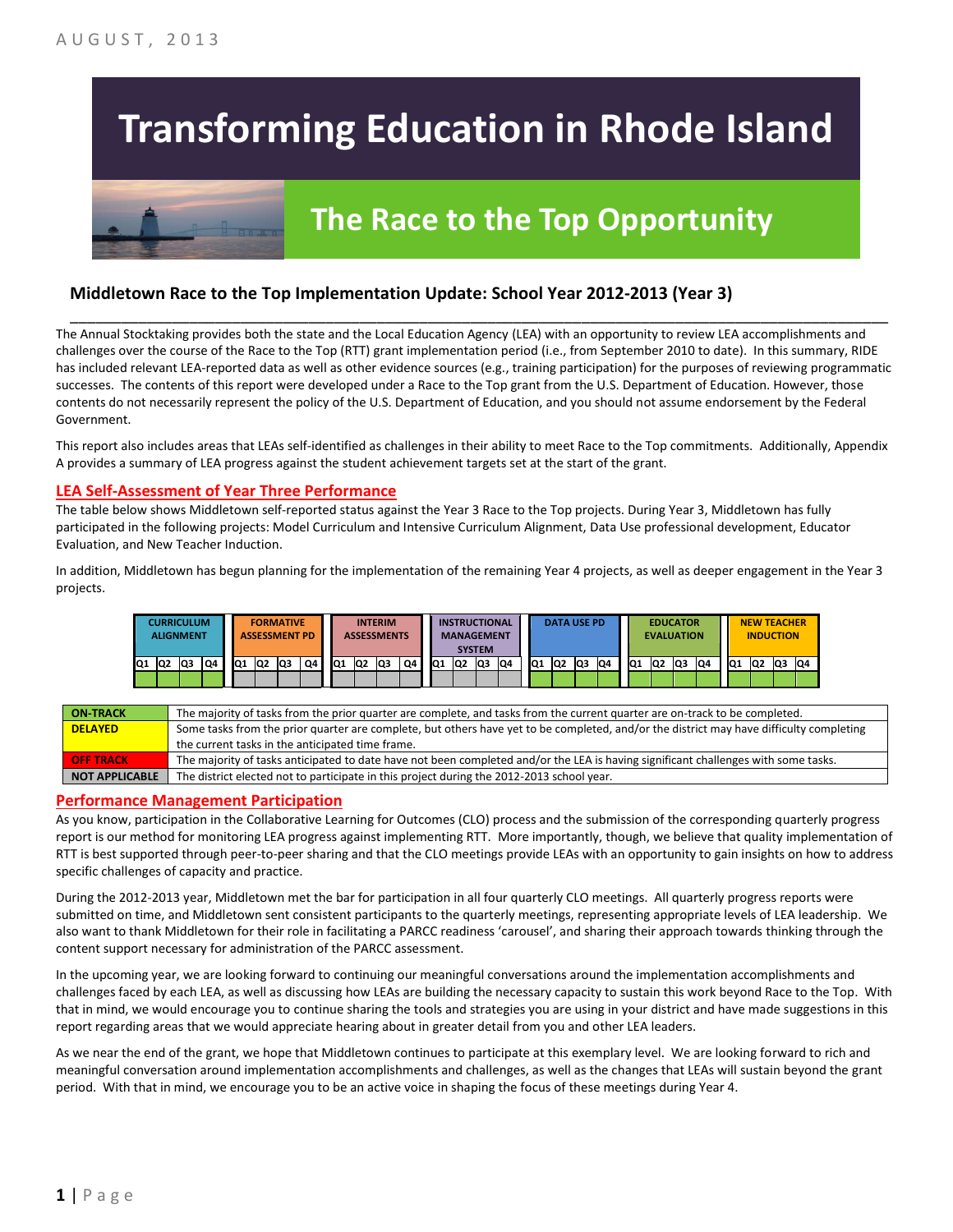#### **System of Support 1: Standards and Curriculum**

Based on the quarterly progress reports submitted by Middletown, as well as participation in additional applicable activities through the end of the 2012-2013 school year, we have assessed the district as 'on track (green),' 'delayed (yellow),' 'off track/at risk (red)', or 'not applicable (grey) on each of the Year 3 System of Support 1 scope of work tasks for Race to the Top. This assessment is reflected in the table below. Please note that further description of these statuses can be found on page one of this report.

RIDE would like to commend Middletown on its efforts to expand and deepen educator and administrator knowledge of the Common Core State Standards (CCSS). In its progress reports, Middletown noted that they continue to update their curriculum, instruction and assessment guide which provides a transition diagram and an overview of key curriculum areas. They have also worked to build teacher leadership in the district around the content.

Middletown has made significant progress against implementing a guaranteed and viable curriculum aligned to the new Common Core State Standards. During the 2012-2013 school year, Middletown continued to work on their implementation of the CCSS. They developed a framework, grading period maps and rubrics. Additionally, the district has started identifying key resources in the areas of ELA and mathematics.

In the upcoming school year, we look forward to hearing about Middletown's progress in these areas. We encourage the district to provide greater detail in their quarterly progress reports regarding their support for educators in the district around the new standards and accompanying assessments and resources.

| <b>Intensive Curriculum Alignment and Model Curriculum Development</b>                                                                                                                                                                                    |    | Year 3:SY12-13 |           |                                         |  |  |  |  |
|-----------------------------------------------------------------------------------------------------------------------------------------------------------------------------------------------------------------------------------------------------------|----|----------------|-----------|-----------------------------------------|--|--|--|--|
|                                                                                                                                                                                                                                                           | Q1 | Q <sub>2</sub> | Q3        | O <sub>4</sub>                          |  |  |  |  |
| Develop and communicate a multi-year Transition Plan for the Common Core State Standards implementation, including clear<br>expectations for school level transition benchmarks and a plan for developing a curriculum aligned to the CCSS in grades K-12 |    | needed         | needed    | Modify as Modify as Modify as<br>needed |  |  |  |  |
| Identify opportunities for educators to work collaboratively to deepen understanding of CCSS (e.g. Common Planning Time, grade<br>level team, department meetings, faculty meetings)                                                                      |    | needed         | needed    | Modify as Modify as Modify as<br>needed |  |  |  |  |
| Create implementation plan, including the identification of aligned resources, to support roll out of new curricula                                                                                                                                       |    | needed         | needed    | Modify as Modify as Modify as<br>needed |  |  |  |  |
| Develop curriculum aligned to the Common Core State Standards, including participation in Dana Center curriculum writing and<br>leadership sessions (if applicable)                                                                                       |    | X              | $\lambda$ |                                         |  |  |  |  |

\*Please note: the 'x' in the above table represents the anticipated completion timeline set by RIDE, not when the district completed the task. Additionally, for further clarification on the *criteria used to select each status, consult the description on page one of this report.*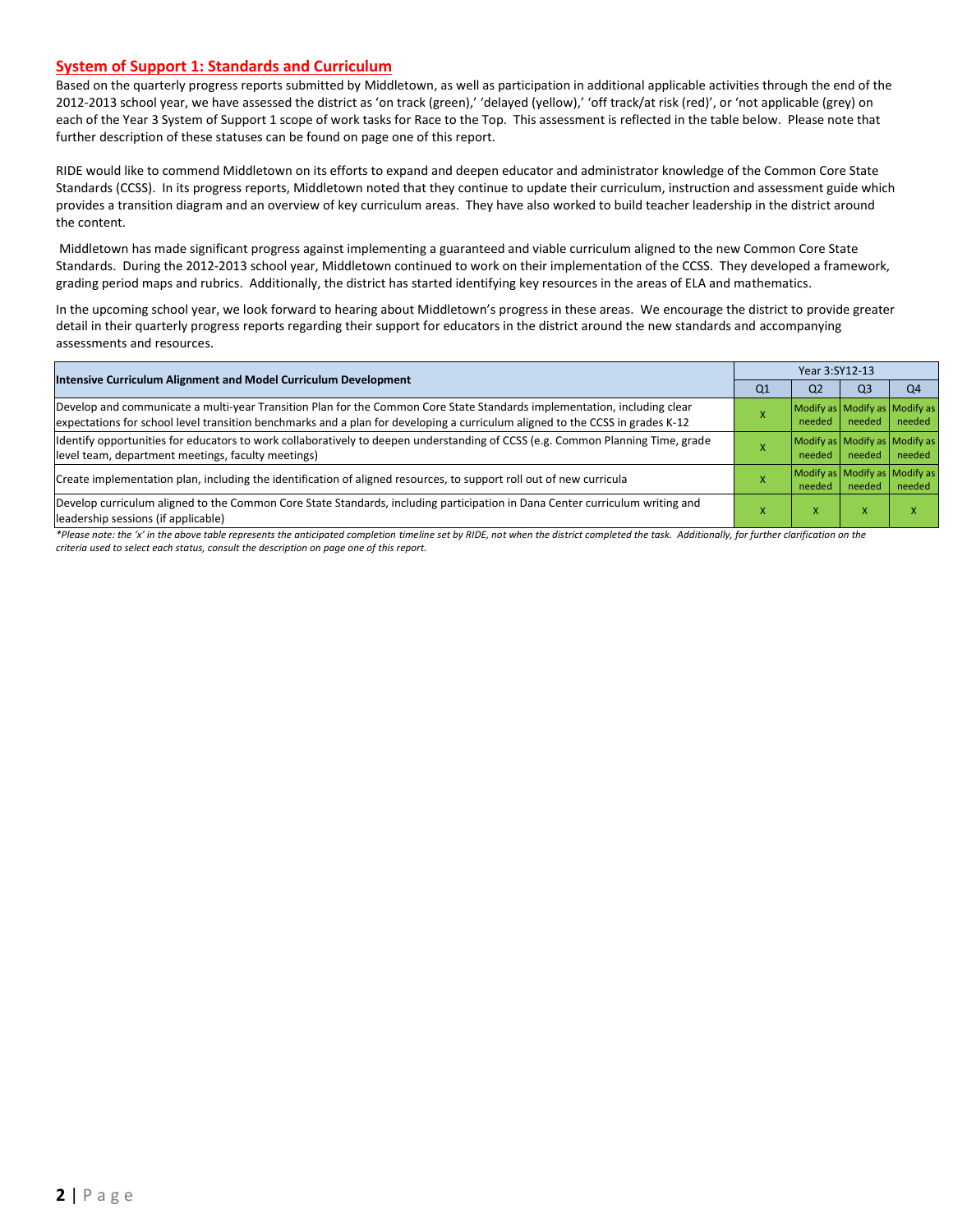#### **System of Support 2: Instructional Improvement Systems**

During the 2012-2013 school year, Middletown chose to implement one of the four Race to the Top projects in System of Support 2 (Data Use professional development). Based on the quarterly progress reports submitted by Middletown, as well as participation in additional applicable activities through the end of the 2012-2013 school year, we have assessed the district on each of the Year 3 scope of work tasks for those applicable projects.

During the 2012-2013 school year, schools from Middletown participated in the Data Use professional development series. In the QPU reports, the district indicated that they have aligned the Data Use PD with their pre-existing professional learning communities, and have used the tools from the trainings to review data and help their team write SMART goals and Student Learning Objectives.

Thus far, Middletown has not engaged with the Instructional Management System provided by the state. Instead, they have continued to utilize their local IMS which connects their interventions, special education, student portfolios, etc. with their curriculum and assessment data. Additionally, the district chose not to administer the Interim Assessments during the 2012-2013 school year. Middletown has not yet indicated their level of participation in these assessments during the 2013-2014 school year.

Middletown is on-track to participate in the formative assessment professional development modules in the upcoming 2013-2014 school year. In the upcoming CLO sessions, we look forward to hearing about the Middletown's plans for implementing new initiatives (e.g., the formative assessment professional development modules), or deepening engagement in initiatives implemented during the 2012-2013 school year. Additionally, looking ahead towards the PARCC assessment, we hope to hear more from districts about how these initiatives are supporting their transition to the common core.

| 'Data Use' Professional Development                                                                                                           | Year 3:SY12-13 |                |      |                |  |  |
|-----------------------------------------------------------------------------------------------------------------------------------------------|----------------|----------------|------|----------------|--|--|
|                                                                                                                                               | Q1             | Q <sub>2</sub> | Q3   | O <sub>4</sub> |  |  |
| In coordination with RIDE, select 'Data Use' training dates for each cohort of schools, as applicable                                         |                |                |      | Year 2         |  |  |
| Identify and provide RIDE with the leadership team members from each school who will participate in Year 2 training cohorts, as<br>applicable |                |                |      | Year 2         |  |  |
| Following 'Data Use' professional development, identify district and school practices to sustain and deepen data use and<br>collaboration     | Year 1         | Year 1         | Year | Year 1         |  |  |

\* Please note that, for this project, 'year 1' refers to cohort 1 taking place during the 2012-2013 school year, and 'Year 2' refers to cohort 2 taking place during the 2013-2014 school year.

|                                                                                                                                                                                         | Year 3:SY12-13                                             |                       |                       |                |  |  |
|-----------------------------------------------------------------------------------------------------------------------------------------------------------------------------------------|------------------------------------------------------------|-----------------------|-----------------------|----------------|--|--|
| Interim Assessments (accessed via the Instructional Management System)                                                                                                                  | Q <sub>1</sub>                                             | Q <sub>2</sub>        | Q3                    | Q <sub>4</sub> |  |  |
| Develop protocols or expectations regarding the use of interim assessment to inform instruction including timelines for<br>administration and process for scoring and reporting results | X                                                          |                       |                       |                |  |  |
| Send LEA-determined facilitators to RIDE provided training on both the Fixed-Form assessment tool and the test-building tool                                                            | Fixed Form                                                 | Test<br>Builder       |                       |                |  |  |
| Train of educators in the LEA on the administration and use of interim assessments utilizing RIDE-trained facilitators                                                                  |                                                            | X                     | $\lambda$             |                |  |  |
| Administration of Interim Assessments in selected grades and content area(s)                                                                                                            | $1^{\text{st}}$ Fixed<br>Form Test   Form Test   Form Test | 2 <sup>nd</sup> Fixed | 3 <sup>rd</sup> Fixed |                |  |  |

|                                                                                                                                                                                                           | Year 3:SY12-13                          |                |                |                |  |  |
|-----------------------------------------------------------------------------------------------------------------------------------------------------------------------------------------------------------|-----------------------------------------|----------------|----------------|----------------|--|--|
| <b>Instructional Management System (IMS)</b>                                                                                                                                                              | Q1                                      | Q <sub>2</sub> | Q <sub>3</sub> | Q <sub>4</sub> |  |  |
| Designate an LEA data steward to support decision making around data collections and systems implementation and to provide input<br>and feedback on data initiatives through designated representatives   | As needed As needed As needed As needed |                |                |                |  |  |
| Maintain data quality standards of local student information systems and upload local assessment data and program information as<br>required by RIDE in a timely manner                                   |                                         |                |                |                |  |  |
| Following RIDE training, LEA Administrative Users and LEA Trainers configure the IMS for educator use and to provide end users with<br>access and training needed to utilize the IMS for daily activities |                                         | ⋏              |                |                |  |  |
| Deepen the understanding and use of the IMS among all educators                                                                                                                                           |                                         | л              |                |                |  |  |

| [Formative Assessment Professional Development Modules (accessed via the Instructional Management System)        |         | Year 3:SY12-13 |                         |                |  |  |  |  |
|------------------------------------------------------------------------------------------------------------------|---------|----------------|-------------------------|----------------|--|--|--|--|
|                                                                                                                  |         | Q <sub>2</sub> | O <sup>3</sup>          | O <sub>4</sub> |  |  |  |  |
| ldentify facilitators who will support the implementation of formative assessment practices in daily instruction |         |                |                         | SY13-14        |  |  |  |  |
| Coordinate participation of educators in training modules and communities of practice                            | SY12-13 |                | SY12-13 SY12-13 SY13-14 |                |  |  |  |  |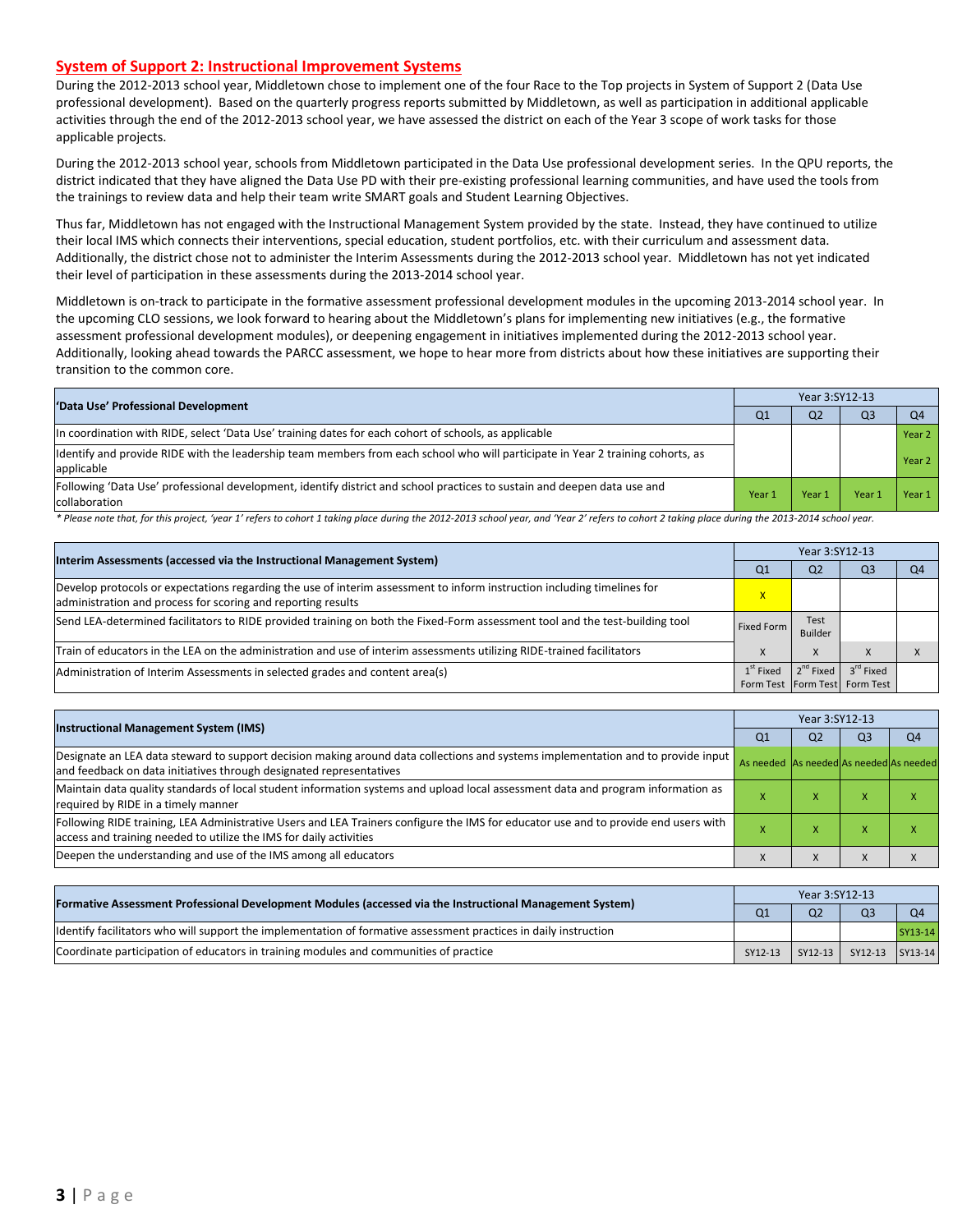#### **System of Support 3: Educator Effectiveness**

During the 2012-2013 school year, Middletown fully implemented all components of System of Support 3 - the Rhode Island model for teacher and building administrator evaluations; and final effectiveness ratings for all teachers and building administrators have been submitted to RIDE using the Educator Performance and Support System. Based on the quarterly progress reports submitted by Middletown, as well as participation in additional applicable activities through the end of the 2012-2013 school year, we have assessed the district on each of the Year 3 scope of work tasks for Educator Evaluation.

To support the educator evaluation implementation process, Middletown worked with their union leadership and District Evaluation Committee members. Additionally, the district utilized an Intermediary Service Provider to train educators in the building. The administrative team in the district met frequently throughout the year to discuss and review Student Learning Objectives, observations, and conference protocols to ensure consistency across the district. Finally, the district developed a tool to assist teachers as they review their student learning objective data.

During the 2012-2013 school year, all Middletown designated evaluators completed training activities for the RI Model. Looking ahead, RIDE would like to remind the district of their responsibility to ensure that all personnel responsible for evaluating both teachers and building administrators participate in applicable training activities.

As we enter into the final year of the Race to the Top grant, RIDE encourages Middletown to continue to engage their CLO peers in thinking about continuous support for evaluation implementation, as well as how evaluation data is being used to identify professional development needs.

|                                                                                                                                                                                                      |                               |                | Year 3:SY12-13                             |                                  |
|------------------------------------------------------------------------------------------------------------------------------------------------------------------------------------------------------|-------------------------------|----------------|--------------------------------------------|----------------------------------|
| <b>Educator Evaluation</b>                                                                                                                                                                           | Q <sub>1</sub>                | Q <sub>2</sub> | Q <sub>3</sub>                             | Q <sub>4</sub>                   |
| Participate in educator evaluation model design, development and refinement feedback opportunities                                                                                                   | x                             | x              | X                                          | X                                |
| Identify District Evaluation Committee members, responsible for monitoring the implementation of the system and providing<br>recommendations to LEA leadership teams                                 |                               |                |                                            | X                                |
| ldentify individuals who will serve as primary and, if applicable, secondary/complementary evaluators                                                                                                |                               |                |                                            | x                                |
| Send all required evaluators to RIDE-provided evaluator training on model; Send evaluators and system administrators to training on<br>the Educator Performance Support System (EPSS) data system    |                               |                | Mid-year<br>half-day<br>training           | Mid-year<br>half-day<br>training |
| Examine LEA Policies and Contracts for Challenges; where applicable, consider memorandums of understanding or contract renewal<br>language which will support district implementation of evaluations |                               | x              | X                                          | X                                |
| Create a plan for the appropriate use of funds to support implementation of educator evaluation system                                                                                               |                               |                |                                            | X                                |
| Complete required components of RI Model for educator and building administrator evaluations                                                                                                         | SLO <sub>s</sub> and<br>Goals | Midyear        | Midyear<br>Conference Conference Summative | <b>EOY Report</b><br>&<br>rating |
| Submit evaluation data and documentation (e.g. component and summative level ratings, verified rosters); provide other requested<br>information to support RIDE research and system improvement      | X                             | X              | X                                          | X                                |
| Use Evaluation Data to identify individual and school/district-wide professional development needs and act on those needs                                                                            |                               |                | X                                          | x                                |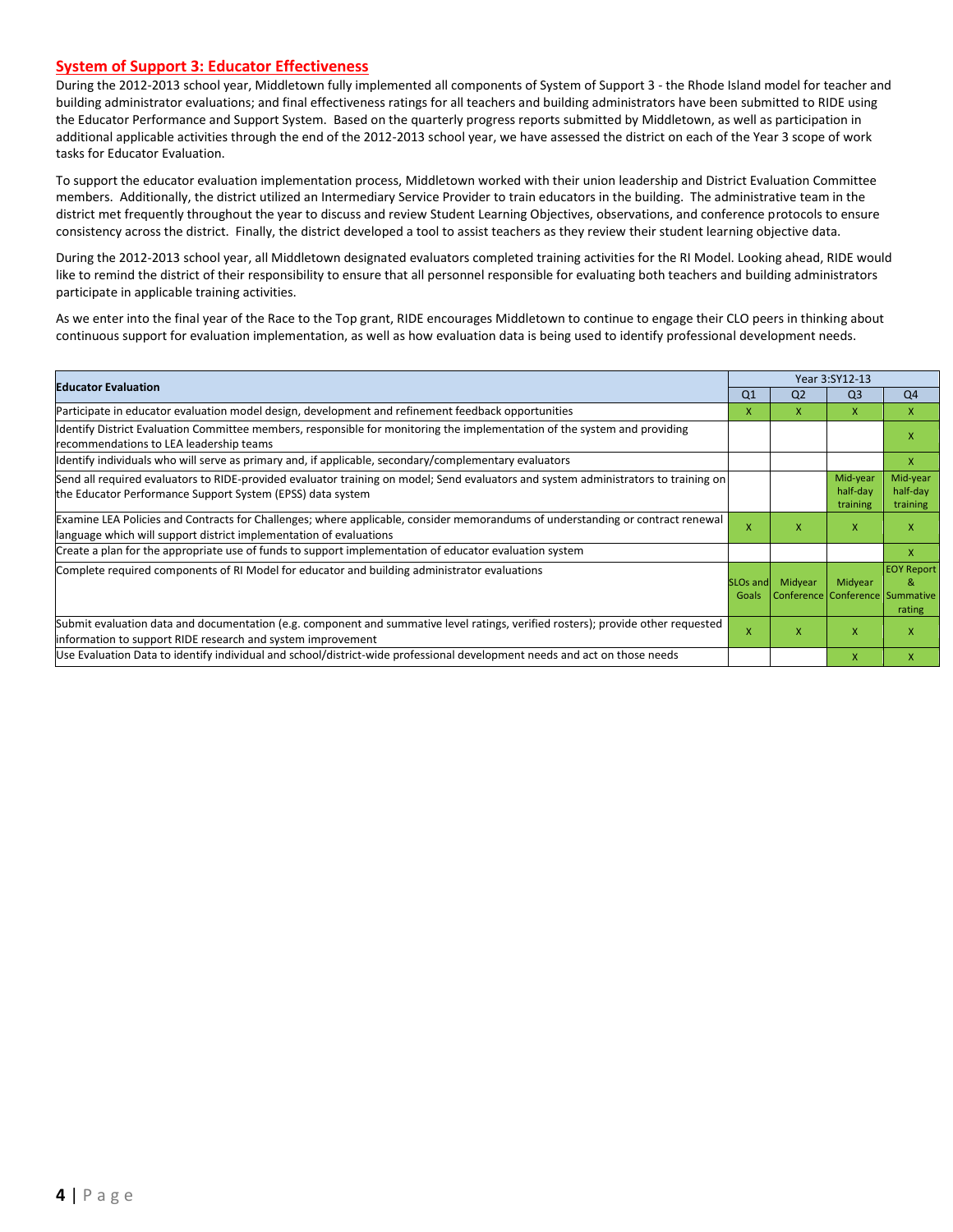#### **System of Support 4: Human Capital Development**

During the 2012-2013 school year, Middletown participated fully in the Beginning Teacher Induction program. Based on the quarterly progress reports submitted by Middletown, as well as participation in additional applicable activities through the end of the 2012-2013 school year, we have assessed the district on each of the Year 3 scope of work tasks for Beginning Teacher Induction.

Middletown had one new teacher start in the 2013-2014 school year who was supported by a Middletown-released Induction Coach. Additionally, Middletown has continued their utilization of SchoolSpring for recruitment of staff on an as needed basis.

In the upcoming CLO sessions, RIDE looks forward to engaging in a deeper conversation around the revisions that Middletown and other LEAs have made to their hiring policies, timelines, and processes in order to support broader human capital initiatives including recruitment of highly qualified and diverse candidates and providing data-driven induction support to beginning teachers.

| <b>Beginning Teacher Induction</b>                                                                                                                                                        |                | Year 3:SY12-13 |                |                |  |  |  |
|-------------------------------------------------------------------------------------------------------------------------------------------------------------------------------------------|----------------|----------------|----------------|----------------|--|--|--|
|                                                                                                                                                                                           | Q <sub>1</sub> | Q <sub>2</sub> | Q <sub>3</sub> | O <sub>4</sub> |  |  |  |
| If applicable, recommend potential Induction Coaches to RIDE                                                                                                                              |                |                |                |                |  |  |  |
| Review and revise hiring policies, timelines and processes in order to support appropriate and timely projections for anticipated hires<br>requiring induction coach services             |                |                | A              |                |  |  |  |
| Provide RIDE with list of beginning teachers who will receive Induction Coach support in a timely manner in order to ensure that all<br>beginning teachers have coaching                  | ⋏              |                |                |                |  |  |  |
| Participate in RIDE-provided information opportunities in order to learn about induction coach program                                                                                    |                |                |                |                |  |  |  |
| Provide feedback to RIDE on the development and integration of existing mentorship programs into a sustainable, instructionally-<br>lfocused state or district-wide Induction Coach model |                |                |                |                |  |  |  |

The contents of this report were developed under a Race to the Top grant from the U.S. Department of Education. However, those contents do not necessarily represent the policy of the U.S. Department of Education, and you should not assume endorsement by the Federal Government.